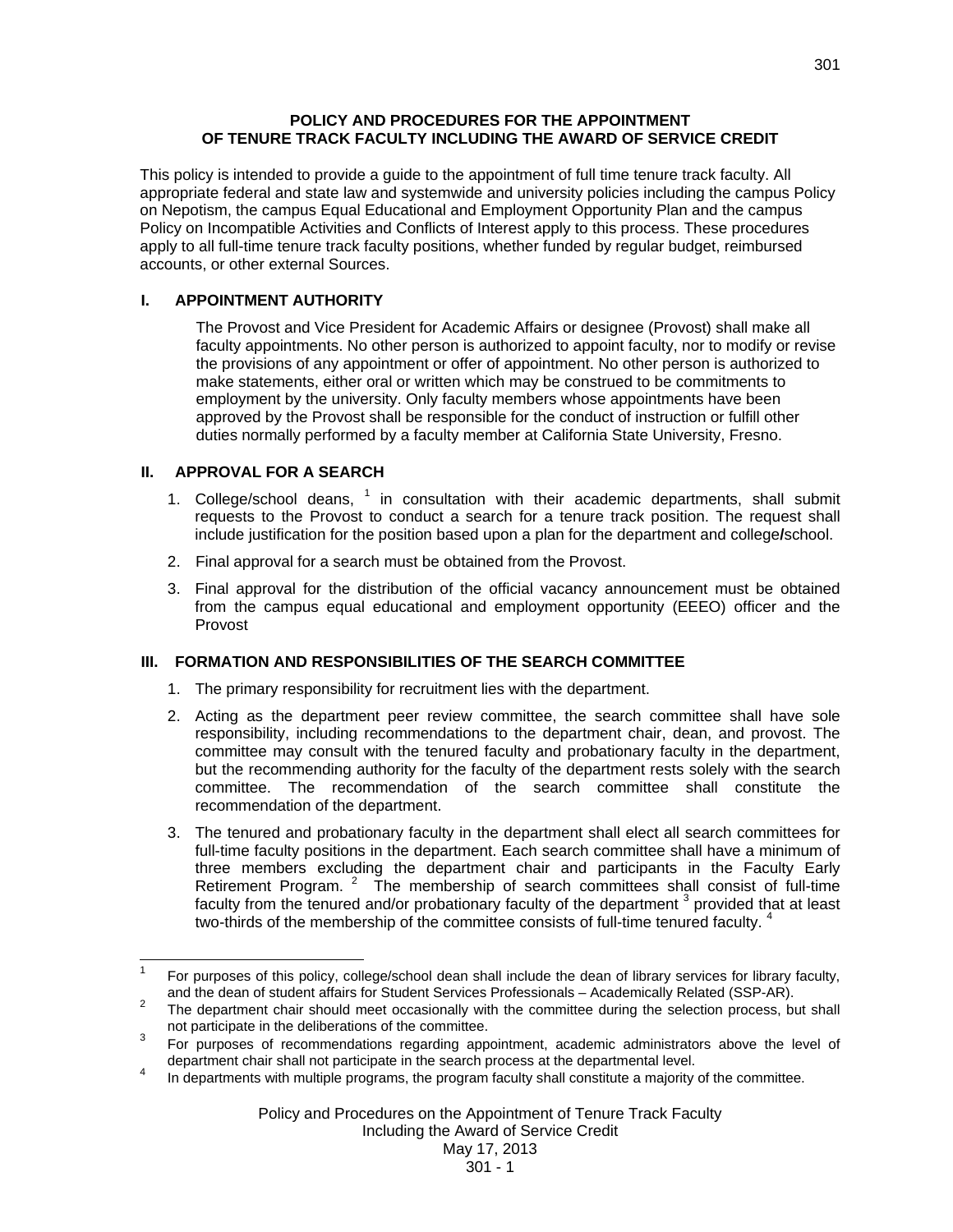- 4. The department may form a committee consisting of all full-time tenured faculty or all full-time tenured and probationary faculty members in the department.<sup>5</sup> if the department forms a committee consisting of all full-time tenured and probationary faculty, at least two-thirds of the membership of the committee shall be composed of tenured faculty. Since the department chair shall make a separate recommendation, he/she shall not be a member of the search committee.
- 5. When the department has insufficient full-time tenured and/or probationary members available to form a committee, the department faculty shall elect other tenured and/or probationary faculty available to serve on the committee. <sup>5</sup> Tenured and/or probationary faculty not serving on the committee within the department or unit may review the applications and provide input  $6$  to the committee but may not participate in search committee deliberations and/or vote in search committee meetings**.**
- 6. All search committees are required to have a **non-voting** EEO designee as a member of the committee. The EEO designee shall be from the list available from the campus EEO Officer.
- 7. The search committee shall elect a chair from its membership.
- 8. The chair of the search committee is responsible for:
	- a. Ensuring that each member of the search committee has been advised of law, CSU policy, and university policies which bear upon the search and nomination process,
	- b. Ensuring that all policies and procedures regarding the search are adhered to by the members of the committee and the department,
	- c. Ensuring that the search is conducted in full compliance with the law and university policy,
	- d. Meeting regularly with the department chair to keep the chair informed regarding the progress of the search,
	- e. Acting as a liaison between the committee and the appropriate administrative offices,
	- f. Ensuring that copies of all applications, evaluations, correspondence, including email communications, from and to candidates are retained and secured,
	- g. Maintaining ongoing contacts/correspondence with active candidates,
	- h. Obtaining prior authorization before inviting candidates for on-campus visits,
	- i. Arranging schedules for telephone or teleconference interviews and campus visits as appropriate,
	- j. Ensuring that visitations are handled properly and in a timely manner,
	- k. Ensuring that candidates are properly reimbursed for expenses
	- I Preparing the appropriate nomination forms,
	- m. Keeping the leading candidates informed of the progress of the search,
	- n. Notifying unsuccessful candidates politely,
	- o. Performing other duties necessary to complete a timely and successful search.
- 9. Each member of the search committee is responsible for compliance with law and all policies including, specifically, the requirement to maintain strict confidentiality.

 $\frac{1}{5}$  Whether a small committee or a committee of the whole, each member of the search committee is required to read and evaluate all the applications.

Input provided to the committee by individual faculty members in the department regarding candidates should be committed to writing, identified by source, and placed in the appropriate application file**.**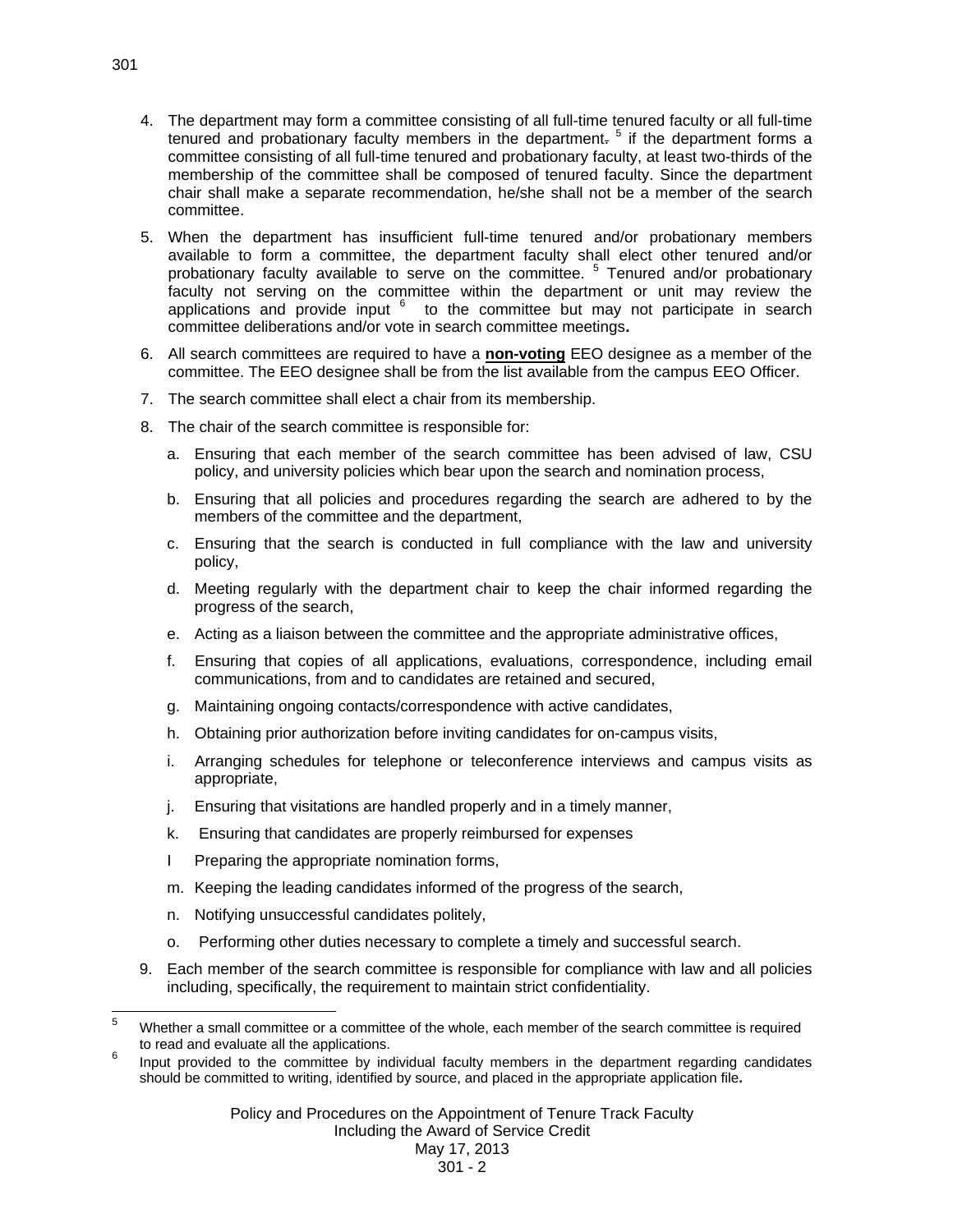10. The committee shall be governed by majority votes. However, it is preferable that the final recommendation(s) should be the result of substantial, if not unanimous, agreement among the committee members.

### **IV. ROLE OF THE EEO DESIGNEE**

- 1. The focus of the EEO designee is to provide an ongoing review of the search process to promote equal employment opportunity, and adherence to sound personnel practices.
- 2. The responsibilities of an EEO Designee are:
	- a. To participate in the recruitment process from its initial stages to completion while keeping the campus EEO Officer informed as appropriate.
	- b. To ensure that the recruitment efforts are far-reaching and include efforts that attracts qualified applicants.
	- c. To assess the extent to which recruitment efforts have been successful in attracting a pool of qualified candidates.
	- d. To monitor the search process at the search-committee level to assure that all applicants are given fair consideration based on the criteria stated in the official vacancy announcement.
	- e. To render a decision as to the need to address any problems related to the conduct of the search with the campus EEO Officer and/or the Associate Vice President for Academic Personnel<sup>7</sup>

# **V. VACANCY ANNOUNCEMENT**

l

- 1. The search committee, including the EEO designee, shall develop the vacancy announcement. The announcement and the recruitment plan shall be subject to approval by the department chair, the dean, the campus EEO Officer, and the Associate Vice President for Academic Personnel.
- 2. Each vacancy announcement authorization form submitted for approval shall include:
	- a. Clearly defined criteria for the position, including minimum academic qualifications, specifying both required and preferred criteria.
		- 1) Particular attention must be paid to the definition of the "terminal" degree as a minimum academic qualification for a probationary appointment at this university. If the field/discipline represented by the vacancy recognizes multiple terminal degrees, the vacancy announcement must clearly specify which of these will be acceptable as a minimum academic qualification.
		- 2) If the department and search committee are prepared to accept alternative terminal degrees as equivalents to the preferred terminal degree (above), these must also be clearly stipulated in the vacancy announcement.
		- 3) If the department and search committee are prepared to accept applicants who have not yet completed the terminal degree (commonly characterized as "ABD" or "All but Dissertation") one of the following scenarios must be clearly stated in the vacancy announcement:

**<sup>7</sup>** It is not a violation of the confidentiality of the process to report any problems related to the conduct of the search to designated university officials such as the dean, the campus EEO officer or the Associate Vice President for Academic Personnel.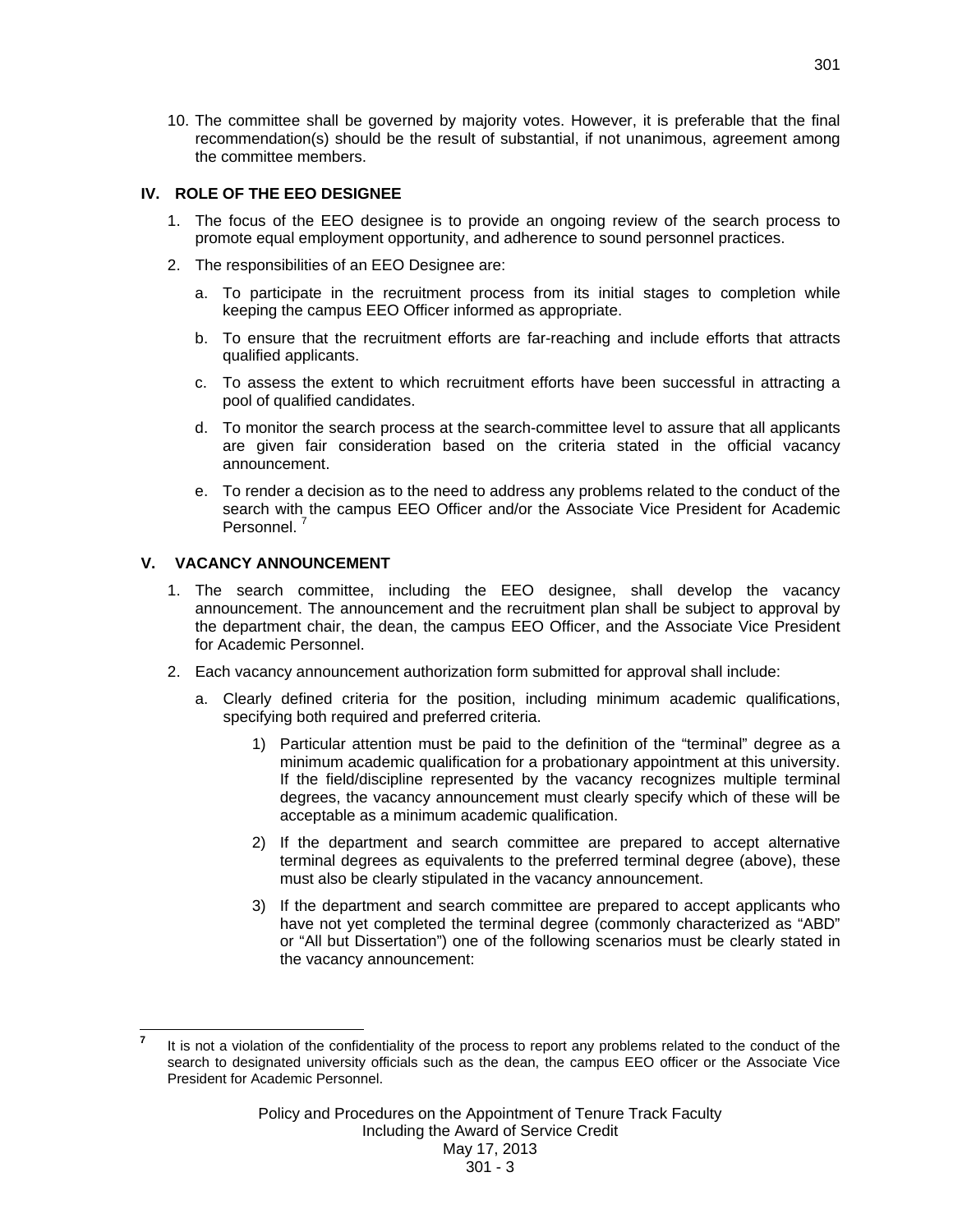- a. The stated terminal degree must be completed by effective date of appointment. Failure to complete the terminal degree prior to this date will invalidate the appointment.
- b. The stated terminal degree must be completed by a specific date (usually within the first probationary year). Candidates hired under this exception will be tendered a one-year appointment and retention to subsequent probationary years will be made conditional upon completion of the terminal degree.

Either option requires prior approval of the Provost.

- b. The date by which the application should be submitted for fullest consideration,  $8$
- c. Name, mailing address, and email address of the committee chair,
- d. Name of each members of the search committee,
- e. Name of the EEO designee,
- f. URL for the college/school,
- g. If required by the department or college/school, a request to provide transcripts.
- 3. The criteria listed on the vacancy announcement shall be bona fide occupational qualifications for the position appropriate to the rank being advertised.
- 4. Minimally, each full-time faculty position shall be opened to a thirty (30) day, national search.
- 5. Once the official vacancy announcement has been approved, the criteria stated in the official vacancy announcement may not be altered either in writing or in the evaluation process. Should the search committee wish to alter the criteria, the search must be canceled and a new search process initiated.
- 6. Advertisements shall be submitted to professional publications only after the official vacancy announcement has been approved.<sup>10</sup>

# **VI. CRITERIA FOR APPOINTMENT**

- 1. A major responsibility of the university is to select and retain the most qualified faculty available to maintain the academic quality and integrity of the institution.
- 2. The basic criterion for any faculty position is "ability and fitness for the position to be filled.<sup>11</sup>
- 3. For purposes of this policy, "ability" requires that the candidate demonstrate that he/she possesses (a) the academic qualifications and, if appropriate other credentials and/or experience required for the position and (b) the skills necessary to perform the essential functions of a faculty position.
- 4. For purposes of this policy, "fitness" requires that the candidate demonstrate that he/she possesses the interpersonal skills essential for being a productive, cooperative, and collegial

Including the Award of Service Credit

# May 17, 2013

<sup>-&</sup>lt;br>8 The vacancy announcement shall state that the position is "open until filled" and shall not have a fixed deadline after which applications will no longer be accepted. Applications may continue to be accepted until the search committee decides that it has reached a point where it no longer wishes to consider further applications. Once that determination has been made not to consider further applications, no application received after that determination may be given consideration.<br><sup>9</sup> The thirty (30) days begins after the final vacancy announcement has been approved.

<sup>&</sup>lt;sup>10</sup> The official vacancy announcements are posted on the web at http://www.fresnostate.edu/academics/aps/vacancy/<br><sup>11</sup> See California Code of Regulations, Title 5 Section 427OO(a),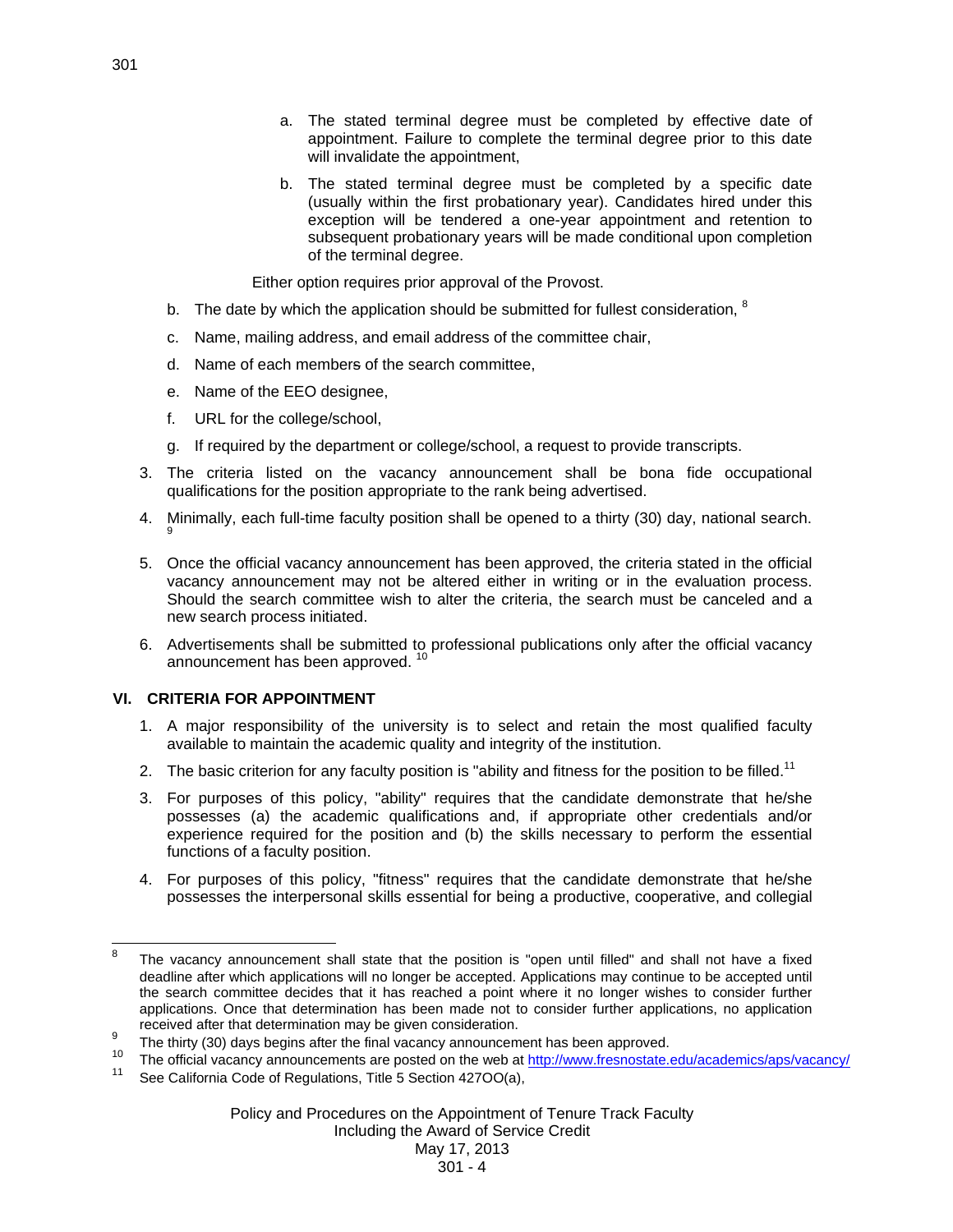faculty member within a racially, culturally and socio-economically diverse university community.

- 5. The relationship between a candidate and other candidate(s) or a current faculty member shall not be a consideration in the process.
- 6. Appointments to a probationary position that may lead to the granting of tenure should be made only if the candidate's background indicates that he/she offers substantial promise that he/she will later meet the criteria for tenure.
- 7. Appointment to a tenure track or tenured faculty position requires an earned doctorate or an appropriate terminal degree under the campus Policy on Terminal Degrees (APM 304). A candidate with ABD status may be appointed to a one-year tenure track faculty position as described in Section V.
- 8. Appointment to a tenured position should only be made if the candidate's background provides evidence that he/she has met the criteria for tenure with the rank of Professor.

# **VII. CREATING THE CANDIDATE APPLICANT POOL**

- 1. California State University, Fresno is strongly committed to the principles of equal employment opportunity and nondiscrimination for all. It is the policy of the university to provide programs, services and benefits including employment without regard to race, religion, color, gender, marital status, pregnancy, national origin, age (over 40), mental or physical disability, sexual orientation, special disabled veteran's status, Vietnam era or other covered veteran status. The university does not tolerate discrimination in any form. <sup>13</sup>
- 2. It is the policy of California State University, Fresno to make every effort to maximize the size, and strength of the applicant pool for full-time faculty positions. All eligible individuals are encouraged to apply and shall be considered for the position pursuant to the university policy. All applicants shall be given fair consideration based on the announced criteria.
- 3. Academic Personnel Services will post the official vacancy announcement on a nationally recognized job line(s) on the Internet as well as post the announcement on its own web page.
- 4. Pursuant to systemwide requirements, <sup>15</sup> Academic Personnel Services is designated as the campus location where official copies of all current campus vacancy announcements for tenure track and full-time temporary faculty positions shall be maintained, as well as vacancy announcements for full-time faculty positions that are received from other CSU campuses.
- 5. The college/school will post all vacancy announcements for full-time faculty positions on the college/school web page by creating a link to the OFFICIAL vacancy announcement on the Academic Personnel Services website. Should the department post the vacancy announcement on its web page, a link should be created to the official vacancy announcement on the Academic Personnel Services website.
- 6. The department will place vacancy announcements in at least one professional publication appropriate to the discipline; national listservs; and engage in special mailings, advertisements, and recruitment efforts to maximize the size of the applicant pool. The department will bear the costs of such efforts.

 $12$ <sup>12</sup> See Policy on Retention and Tenure (APM) for information regarding an appointment with tenure.<br><sup>13</sup> See campus EEO Plan Section I<br><sup>14</sup> Asedemia Bersonnel Services posts vessorsy appeupasments for all full time foculty

Academic Personnel Services posts vacancy announcements for all full-time faculty positions on the website higheredjobs.com.<br><sup>15</sup> CBA Article 12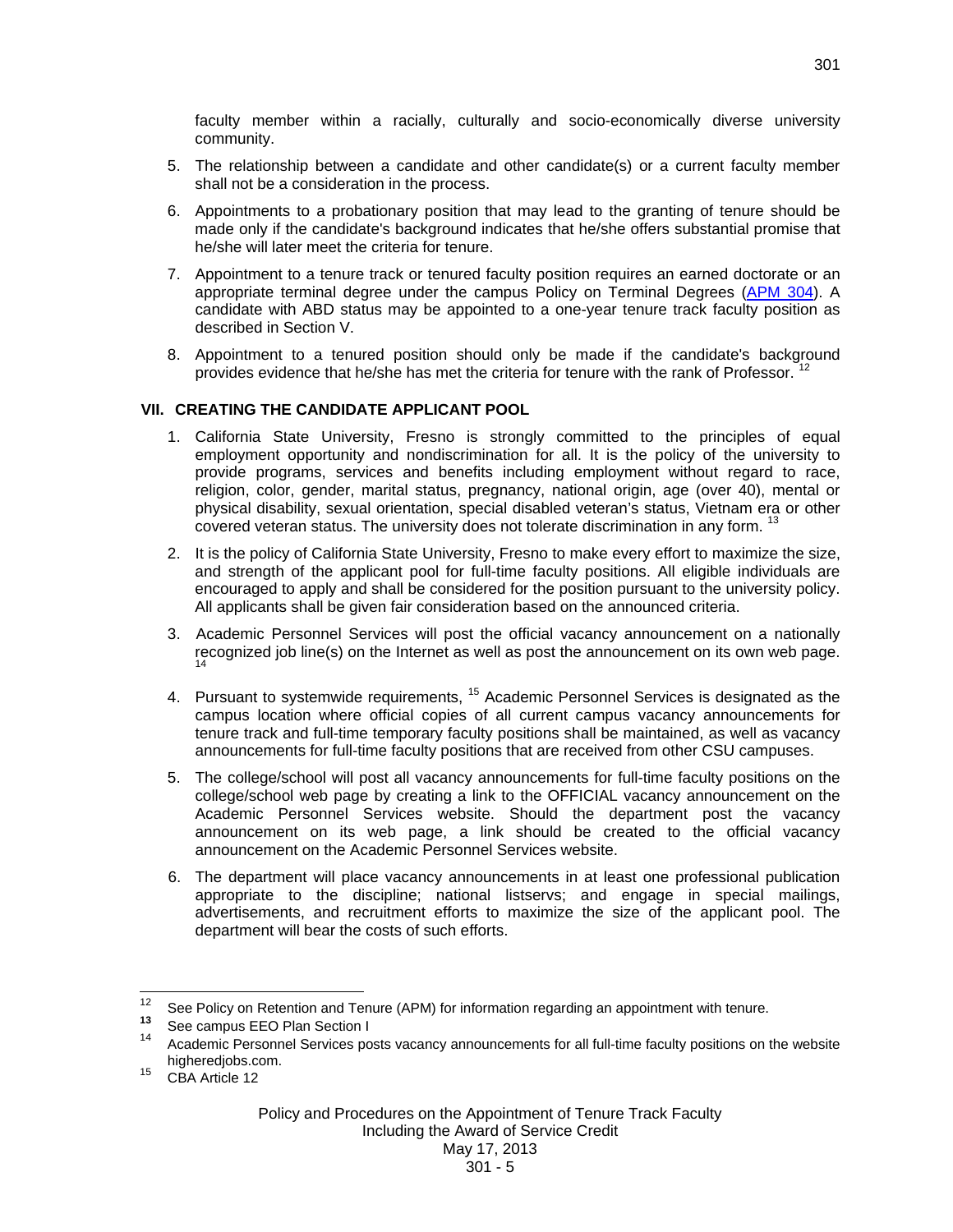#### **VIII. PRELIMINARY REVIEW OF THE APPLICATIONS**

- 1. Applications for full-time positions are to be treated with the strictest confidentiality. All deliberations on applications for full-time positions shall be conducted in executive session and remain confidential as provided by law. **Violations of this confidentiality are considered to be unprofessional conduct and may be grounds for disciplinary action. 16**
- 2. There shall be an access log for the file of each applicant. All persons shall sign in and out when reviewing the file.
- 3. All applicants shall be given fair consideration based on the announced criteria.<sup>17</sup> All members of the search committee, including the EEO designee, shall review all of the applications.
- 4. Each application for the position shall be promptly acknowledged in writing by the chair of the committee.
- 5. Each applicant shall be directed to the web to complete an Application Form and an Applicant Flow Form.
- 6. Tenured and probationary faculty who are not members of the search committee may read the vita, placement files, letters of recommendation, and other application materials of candidates for the purpose of providing the search committee with written assessments (oneway information only). These individuals shall also log access in and out of the files.
- 7. The search committee shall meet in executive session for deliberations and voting at all levels of screening, selection, and nomination.
- 8. Voting by proxy or by absentee ballot by search committee members is prohibited. Only those search committee members who have read all the files, participated in the deliberations, and are present and voting may participate in making the recommendations
- 9. The papers of each applicant shall be reviewed against a checklist of the bona fide occupational qualifications as detailed in the vacancy announcement. This checklist shall be prepared and approved by the members of the search committee including the EEO designee prior to the commencement of reading applications.
- 10. For applicants who have been previously employed in the department, the following materials shall be reviewed: (1) all application materials; (2) student evaluations of instruction; (3) peer reviews of instruction; and (4) any other relevant material in the applicant's Open Personnel File.

<sup>16</sup> 16 It is not a violation of the confidentiality of the process to report any problems related to the conduct of the search to designated university officials such as the dean, the campus EEO officer or the Associate Vice President for Academic Personnel.

See EEO Plan Section VII.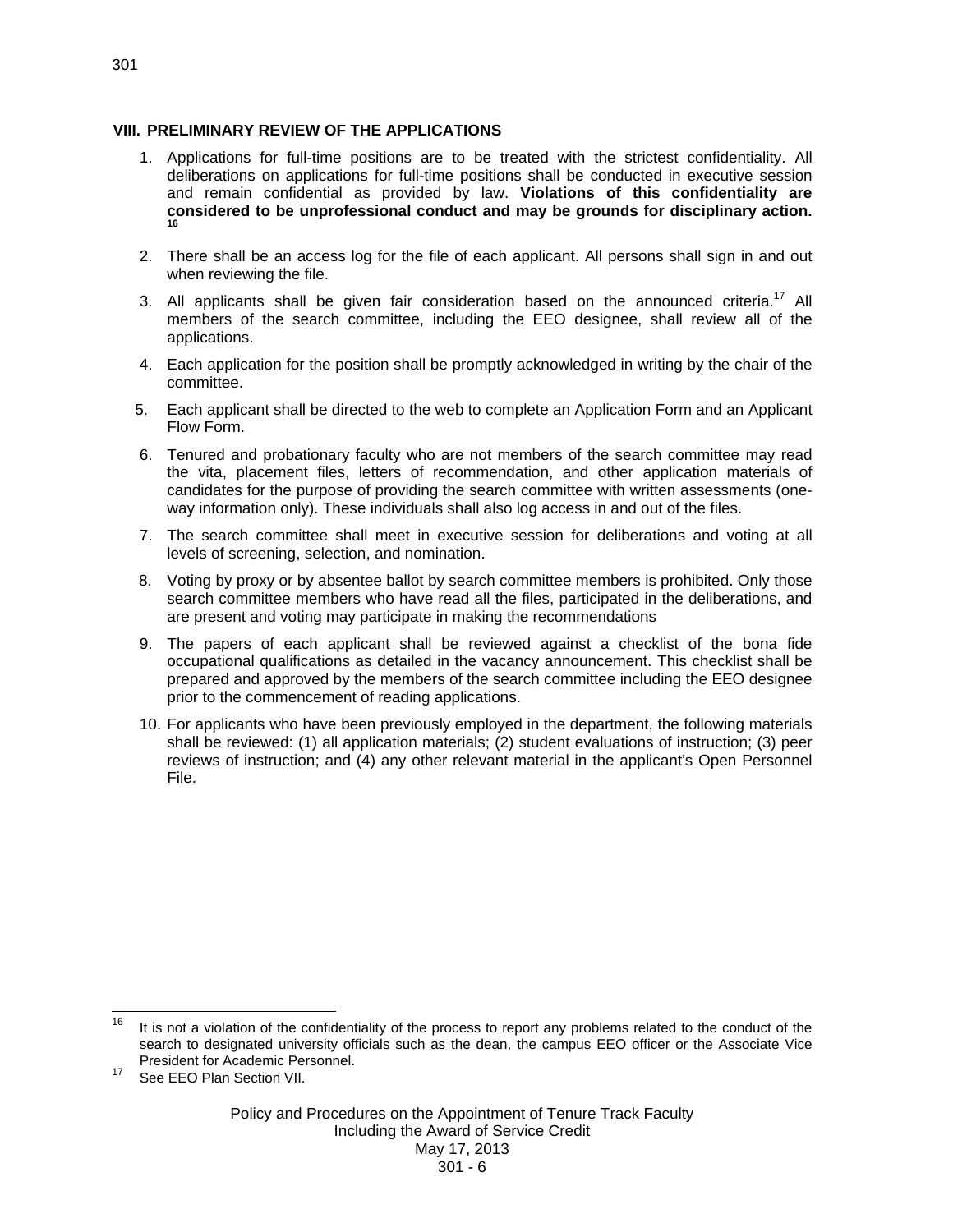# **IX. SCREENING THE APPLICANTS**

#### **A. GENERAL PROVISIONS**

- 1. Any applicant not having the required qualifications as stated in the vacancy announcement is disqualified from further consideration.
- 2. After the preliminary review of applicants, a more detailed evaluation of the stronger applicants shall take place.<sup>18</sup>
- 3. For each applicant who has been previously employed in the department, the following materials shall be reviewed: (1) all application materials, (2) student evaluations of instruction, (3) peer reviews of instruction; and (4) any other relevant material in the applicant's open personnel file.

#### **B. LETTERS OF REFERENCE**

- 1. The search committee should request letters of reference directly from the applicant's referees. At least three (3) original and signed letters of reference must be obtained directly from supervisors, senior faculty, the dissertation committee chair, and/or other persons in responsible positions who have working knowledge of the candidate's ability and fitness for the position to be filled.
- 2. A minimum of three (3) current letters of reference  $19$  with original signatures are required for a nomination to go forward. FAX copies may be used only for screening purposes. Letters of reference provided directly by the applicant are not acceptable. <sup>20</sup>

#### **C. REFERENCE CHECKS**

- 1. At least three (3) telephone or in-person reference checks are required for appointment.  $21$ More than one member of the search committee shall perform phone reference checks. Reference checks shall include contacts with appropriate individuals at the candidate's previous places of employment/professional experience.
- 2. A list of nondiscriminatory core questions shall be prepared and approved by the search committee, including the EEO designee, for use during reference checks. Minimally, each referee shall be asked these questions.
- 3. Prior to the appointment, the dean should do at least one (1) telephone or in-person reference check for each finalist.
- 4. Prior to inviting a candidate to campus, additional reference checks from individuals not on the list of references provided by the candidate are encouraged.  $22$  Candidates shall be notified if individuals not on his/her list of references are to be called. <sup>23</sup>
- 5. All past employers should be contacted prior to the candidate being invited to campus. The current employer may not be contacted until the candidate gives consent. While a candidate may be brought to campus prior to checking with the current employer, no offer of employment shall be extended until the candidate gives consent to contact the current or most recent employer and the current or most recent employer has been contacted.

May 17, 2013

<sup>18</sup> Any false statement or omission by a candidate may be cause for rejection of an application or for discharge after employment (Education Code 89535)<br>
Letters of reference should be with original signature and no more than one (1) year old.<br>
Letters of reference sent directly by the candidate from a university placement service ar

including contacting individuals not on their reference list.<br><sup>23</sup> While candidates shall be notified of the intent to check references not on his/her reference list, the names of

references to be called shall not be given to the candidate.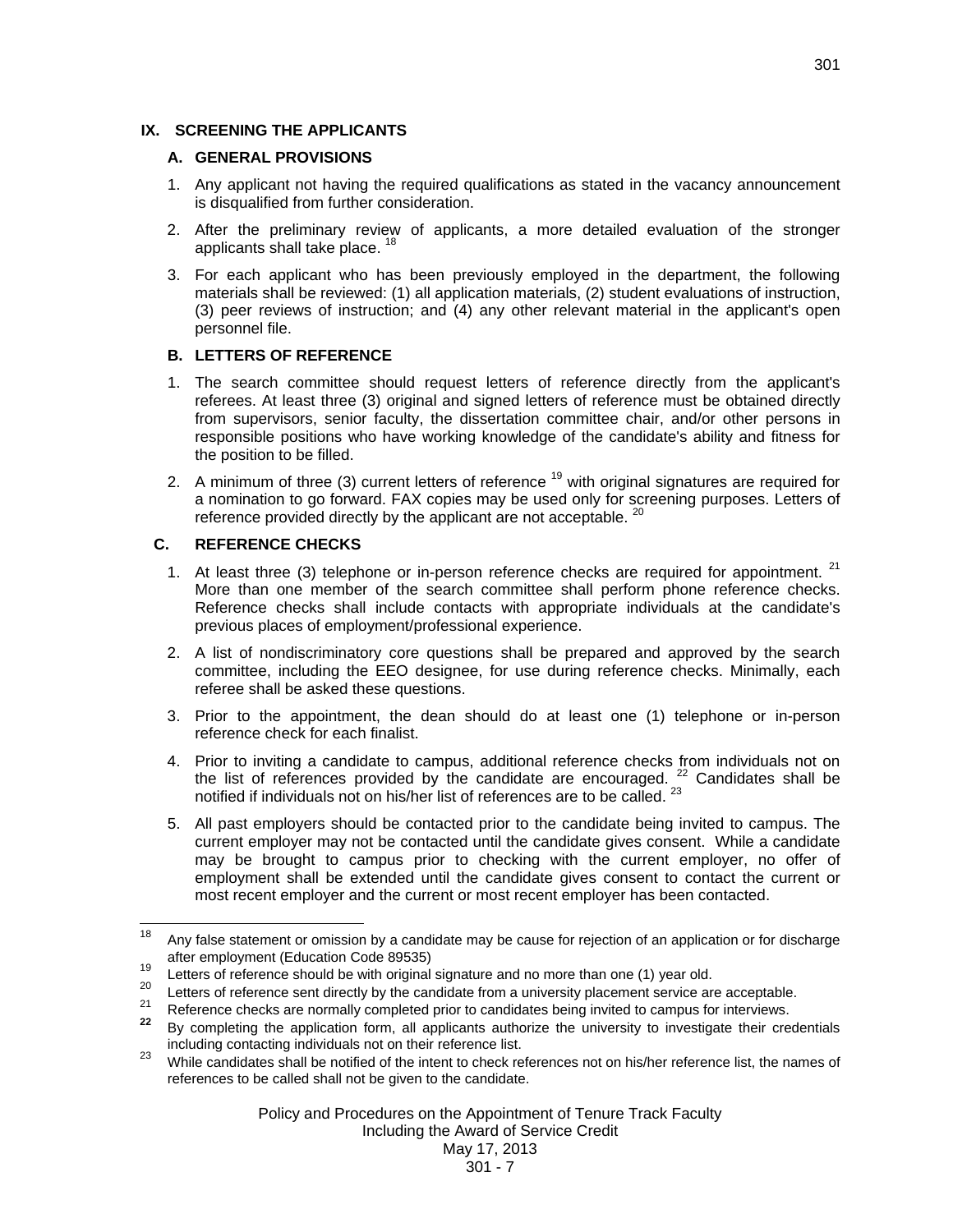6. Summaries of reference checks shall be prepared in writing, signed by the person who made the reference check, and placed in the applicant's file.

# **D. TELEPHONE CONFERENCE INTERVIEWS**

- 1. Telephone conference interviews of at least the top five (5) candidates are encouraged prior to bringing tenure track applicants to campus. <sup>24</sup> When telephone conference interviews of applicants are held, they shall be attended by at least a quorum of the search committee. A list of nondiscriminatory core questions shall be prepared and approved by the search committee including the EEO designee for use during the conference interviews. Minimally, each candidate shall be asked these questions.
- 2. Summaries of telephone conference interviews shall be prepared in writing, signed by the committee chair, and placed in the applicant's file.
- 3. Before campus visits are scheduled, the department chair, the college**/**school dean and Associate Vice President for Academic Personnel are to be consulted if there is significant information which may have a bearing on a candidate's potential employment.

# **X. ON-CAMPUS VISITATIONS**

- 1. At the time that a tenure track search is authorized, Academic Resources shall allocate the appropriate resources to the college/school dean for expenditure at the time of tenure track interviews. The dean is authorized to sign for the expenditure of these funds.
- 2. Invitations for campus visits will be extended only after review and approval by the department chair, the dean, the EEO Officer and the Associate Vice President for Academic Personnel. The committee chair shall complete and submit the Tenure Track Faculty Recruitment Authorization for On-Campus Visit form and attach all the appropriate documents.
- 3. The search committee shall normally recommend the top three (3) candidates for campus visits. Requests for additional candidates to visit may be made.
- 4. The name(s) of candidate(s) to be invited to campus shall not be released to the campus community without having given each candidate an opportunity to withdraw from the search. 25
- 5. An itinerary and informational packet  $26$  will be prepared for each candidate prior to the campus interview. The itinerary should be transmitted to the candidate as quickly as possible.
- 6. A list of nondiscriminatory core questions shall be prepared and approved by the search committee, including the EEO designee, for use during the on-campus interviews. Minimally, each candidate shall be asked these questions.
- 7. When visiting the campus, each candidate for a faculty position shall be expected to give a presentation to the faculty and students of the department and other interested persons.
- 8. Reimbursement to candidates from State funds is limited to receipted expenses.

<sup>24</sup> Telephone interviews may be taped for future reference provided that, at the beginning of the interview, the candidate's consent is freely given on tape. This consent is required to comply with California statutes.<br><sup>25</sup> Each candidate invited to campus should be advised that, because campus constituencies are notified and

invited to participate in the interview process, their candidacy will become public information at that point.<br><sup>26</sup> See Appendix A. Departments may wish to direct applicants to the website academic personnel services has

developed for prospective / new faculty at http://www.csufresno.edu/aps/newfaculty.html.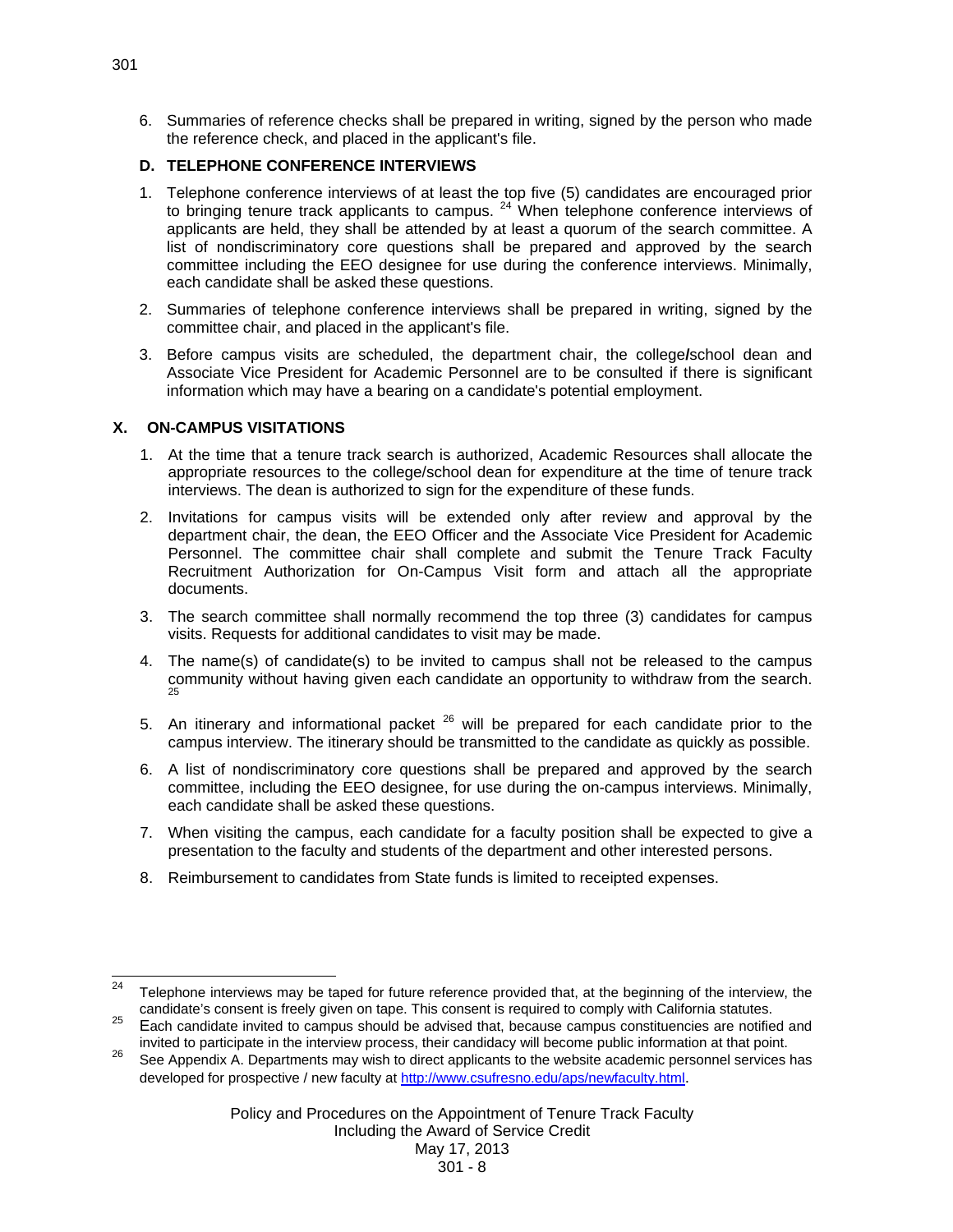#### **XI. APPOINTMENT PROCEDURES**

- 1. The search committee shall recommend the candidate or candidates that the search committee deems to be qualified and acceptable.  $27$  Qualified and acceptable is defined as meaning any candidate who has demonstrated his/her ability and fitness for the position as described in Section VI, Numbers 2, 3 & 4 above and who the search committee believes will be an asset to the department.
- 2. At the time the search committee makes its recommendation, it shall also forward a written statement regarding the relative strengths and weaknesses of each candidate being recommended as well as the search files of these applicants. Search committees may also rank order the recommended candidates.
- 3.When nominating tenure track faculty, the search committee shall also make a recommendation regarding the granting of service credit toward probationary period and sabbatical leave eligibility <sup>28</sup> for each candidate who is recommended. Such a recommendation shall conform to systemwide policy and the campus Policy on Service Credit in Section XIII of this policy.
- 4. The search committee shall make its recommendation(s) to the department chair. The recommendation(s) of the search committee is the recommendation of the department faculty.
- 5. The department chair shall review the recommendation(s) of the department peer review search committee for merit and for procedural regularity. If a difficulty arises concerning the nomination(s), the department chair shall consult with the search committee. For finalists who have been previously employed in the department, the following materials shall be reviewed: (1) all application materials, (2) student evaluations of instruction, (3) peer reviews of instruction, and (4) any other relevant material in the applicant's Open Personnel File.

 The department chair may, after consultation with the search committee, decline to support a recommendation in which case the department chair shall forward a separate recommendation to the college/school dean. If the department chair concurs in the recommendation(s), the department chair shall forward the recommendation with his/her concurrence.<sup>29</sup>

- 6. The dean shall review the recommendation(s) for merit and for procedural regularity. For finalists who have been previously employed in the department, the following materials shall be reviewed: (1) all application materials, (2) student evaluations of instruction, (3) peer reviews of instruction, and (4) any other relevant material in the applicant's Open Personnel File.
- 7. If the dean does not concur with the search committee's rankings of the candidates, the dean shall meet to discuss his/her concerns with the search committee chair and department chair to try to come to resolve those concerns. It is the responsibility of the chair of the search committee to communicate the dean's concerns to the search committee.
- 8. It is the responsibility of the department chair to determine the terms and conditions of a competitive offer in the discipline and inform the dean.

Policy and Procedures on the Appointment of Tenure Track Faculty Including the Award of Service Credit

<sup>27</sup> 27 Prior to submitting the name(s) of recommended candidate(s), each postsecondary degree of the candidate(s) shall be verified directly with the degree granting institution. Transcripts are not adequate to verify degrees.<br><sup>28</sup> Service credit does not apply to promotion eligibility.<br><sup>29</sup> At this point, the candidate may be notified by the search committee / department chair that his/her name

has been recommended to the dean but that no final decision has been made. The candidate should be asked if he/she is still interested in the position.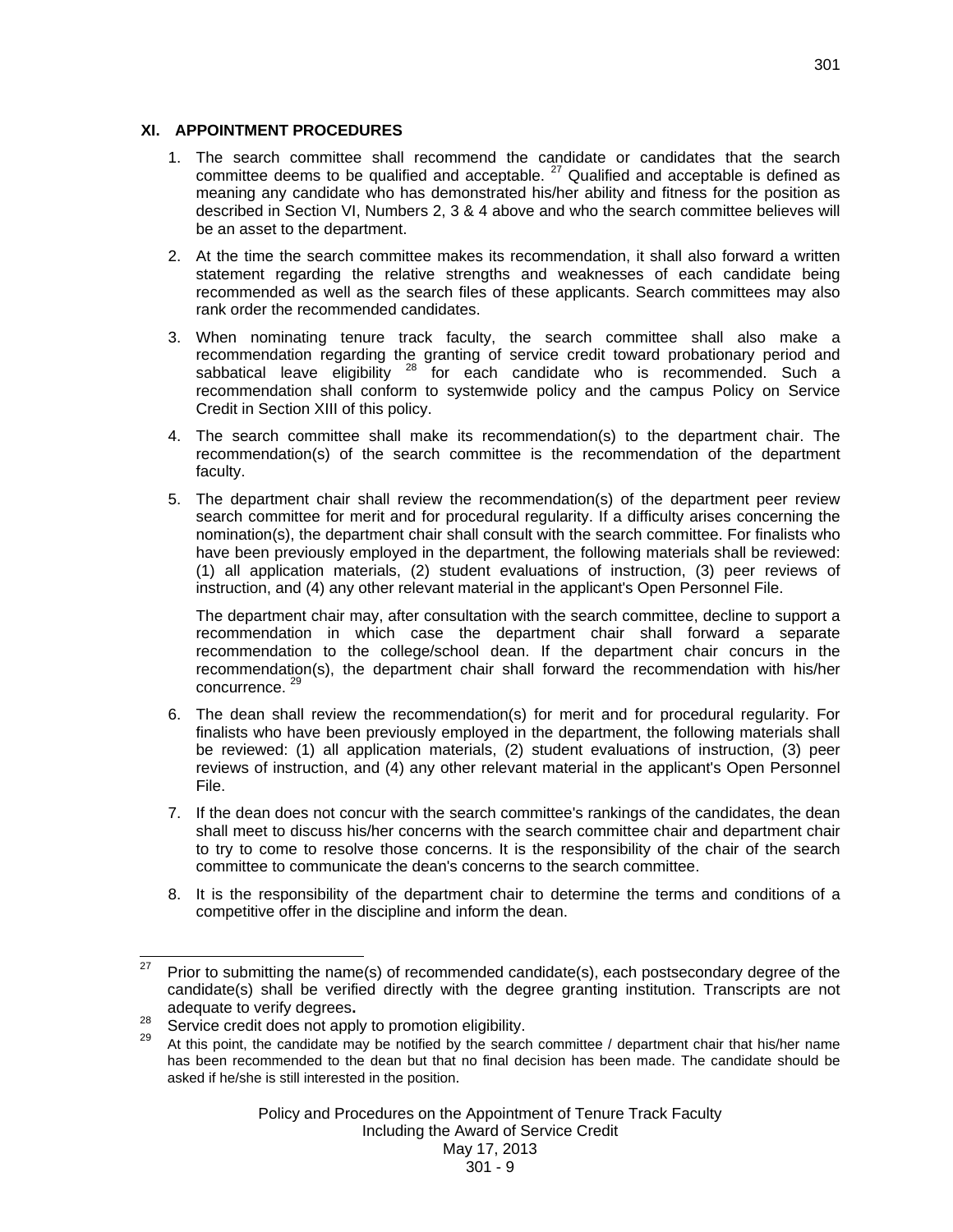- 9. If the dean decides to offer the position to a candidate recommended by the search committee, the dean shall discuss the proposed terms of employment with the candidate,
- 10. If agreement is reached between the candidate and the dean, and an offer of employment is to be extended, the dean shall prepare the nomination form in consultation with the department chair and/or search committee chair, attaching all appropriate documents. All the terms and conditions of employment shall be included in the offer.
- 11. In the event the dean exhausts the nominees submitted by the search committee that are acceptable to him/her, the dean may, after discussion with the department chair and search committee chair, decline to approve a remaining nomination(s), if any, in which case the nomination(s) shall be returned to the search committee with written reasons for rejecting these candidates along with a request for a different nominee(s) or a recommendation that the department conduct a new search**.**
- 12. The campus EEO Officer and the Associate Vice President for Academic Personnel shall review the search process for procedural regularity. If a difficulty arises concerning the search process or the offer, these individuals shall advise the dean.
- 13. The Associate Vice President for Academic Personnel shall review the offer of employment for procedural regularity. If a difficulty arises, the dean shall be notified.
- 14. The Provost shall countersign all offers of employment.
- 15. If no qualified and acceptable candidate is identified, the search may be extended or canceled upon the recommendation of the dean and the approval of the Provost or designee.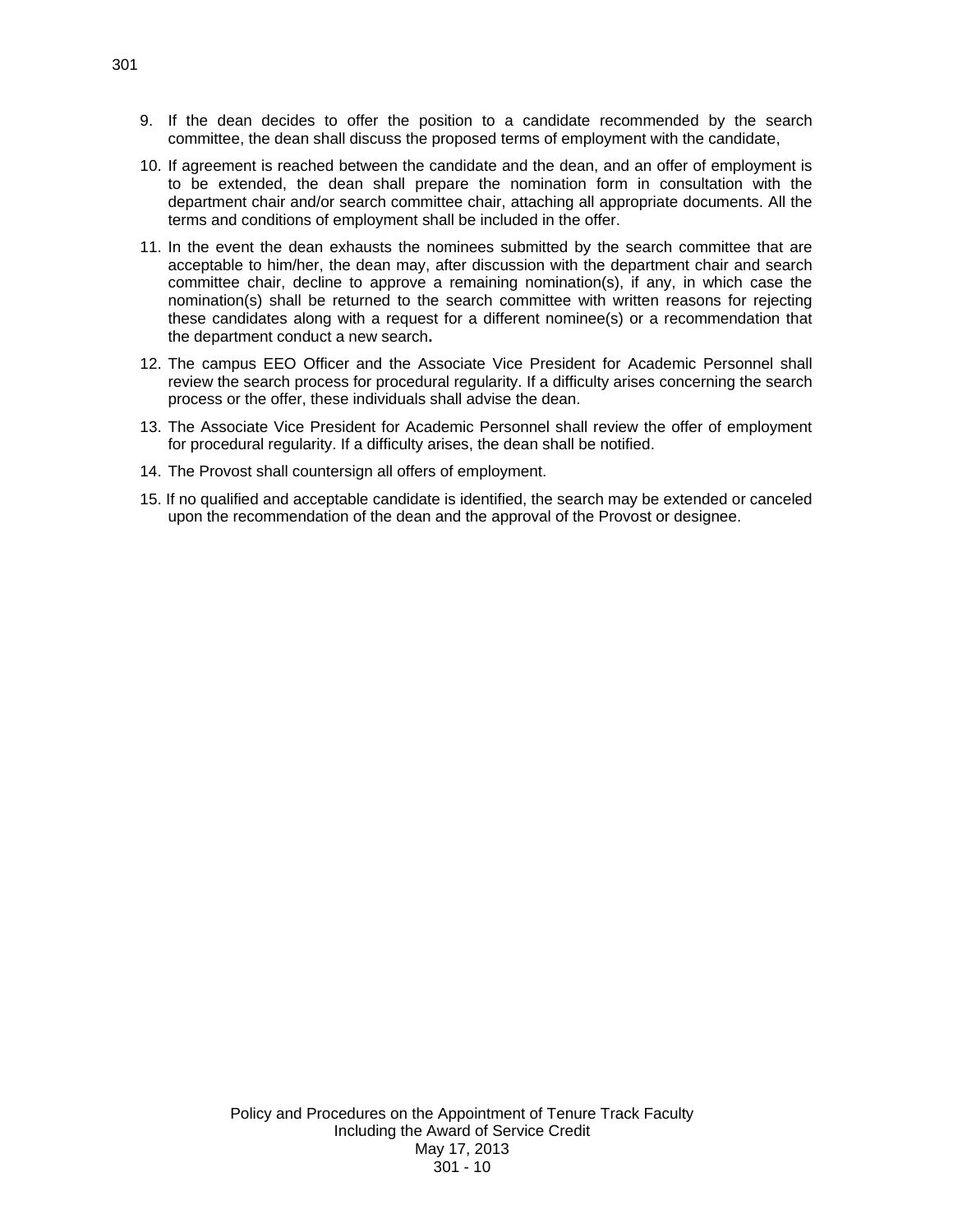#### **XII. OFFERS OF EMPLOYMENT**

- 1. Offers of employment to faculty positions shall be made through written notification by the dean**.** <sup>30</sup>
- 2. The terms of the offer of employment shall be consistent with the official vacancy announcement.
- 3. No person shall be deemed appointed to a faculty position in absence of an official written offer of employment from the dean.
- 4. The successful candidate may be provided with informal notification of the university's intent to make a formal offer of employment at the time the written offer is being prepared. Such informal offers are to be considered only as an informal communication between the university and the candidate prior to the final preparation of a written offer of employment. Oral communications and/or acceptances are not binding on the university.
- 5. For probationary and tenured appointments, the offer of employment shall stipulate the rank and salary of the appointment, and the award of service credit, if any.
- 6. All offers of employment shall contain:
	- a. Beginning date
	- b. Rank and salary
	- c. Amount of service credit toward probation and sabbatical leave eligibility for prior service, if any
	- d. Assigned department or unit
	- e. Date by which the candidate's response to the offer is expected
	- f. Other conditions of appointment including, as appropriate, such items as assigned time, start-up funds, laboratory space, summer supplement salary, and travel funds.
- 7. An offer of employment may contain special departmental, college/school or university stipulations consistent with law, CSU policy, and general university policies or procedures. These shall be approved by the dean and Provost and shall be stated in writing in the offer of employment.
- 8. The acceptance of a position is the candidate's written affirmative and unconditional response to the offer of employment no later than the date stated in the offer of employment.
- 9. If the candidate seeks to modify the terms and conditions of the written agreement by unilateral modification of the written agreement, a letter stating that the university will not accept such modifications must be sent to the candidate as soon as possible. The letter shall inform the candidate that the written offer can only be accepted as is.
- 10. If the candidate does not accept the position, the dean shall consult with the department chair, the chair of the search committee and other faculty as deemed appropriate regarding the status of the remaining recommended candidates and proceed accordingly.
- 11. If the candidate accepts the position, the chair of the search committee shall notify the unsuccessful remaining candidates.

 $30<sub>o</sub>$ The Provost or designee must countersign all offers of employment to a faculty position.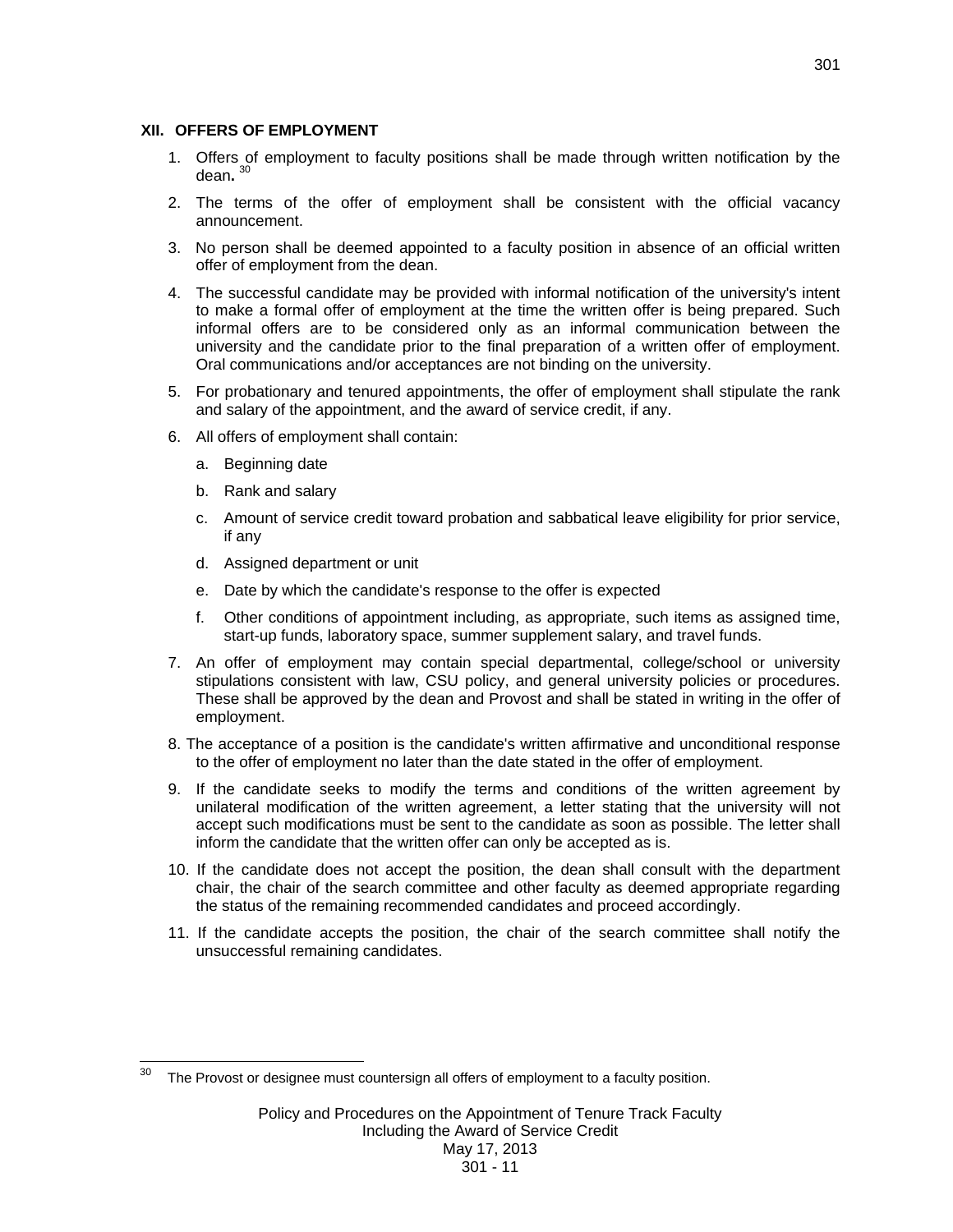## **XIII. POLICY ON SERVICE CREDIT**

- 1. At the time of the nomination to an initial probationary appointment, the search committee may recommend that one or two years of service toward probation and sabbatical leave eligibility be awarded to the candidate. 31
- 2. The search committee shall provide a description or listing of the experiences for which service credit is being recommended.
- 3. The Provost will approve or disapprove of the service credit award.  $32$
- 4. Normally, service credit will be given for full-time teaching experience at a four-year institution of higher learning. Normally, one year of service may be granted for each two-year period of full-time non-tenure track teaching experience. One year of service credit may be granted for each year of tenure track teaching experience.
- 5. Pursuant to systemwide policy, a maximum of two years of service credit may be granted. 33

# **XIV. CLOSING THE SEARCH**

At the conclusion of a search, all search records, including the notes of search committee members, shall be collected, organized, and boxed by the committee chair. The committee chair shall transfer the search records to the dean for retention for five (5) years.

References: Title 5, California Code of Regulations CBA Articles 12, 13, 29, 31 Policy on Nepotism Policy on Terminal Degrees Policy on Incompatible Activities and Conflicts of Interest

\_\_\_\_\_\_\_\_\_\_\_\_\_\_\_\_\_\_\_\_\_\_\_\_\_\_\_\_\_\_\_\_\_\_\_\_\_\_\_\_\_\_\_\_\_\_\_\_\_\_\_\_\_\_\_\_\_\_

Recommended by the Academic Senate 4/2004; 4/2013

Approved by the President 1992 100 and 5/19/2004 (Effective 7/1/2004) 5/17/2013

 $31$ 

<sup>&</sup>lt;sup>31</sup> Service credit does not apply to promotion eligibility.<br><sup>32</sup> Once granted, service credit may not be withdrawn or voluntarily surrendered.<br><sup>33</sup> Once 2DA A ii L.12

See CBA Article 13